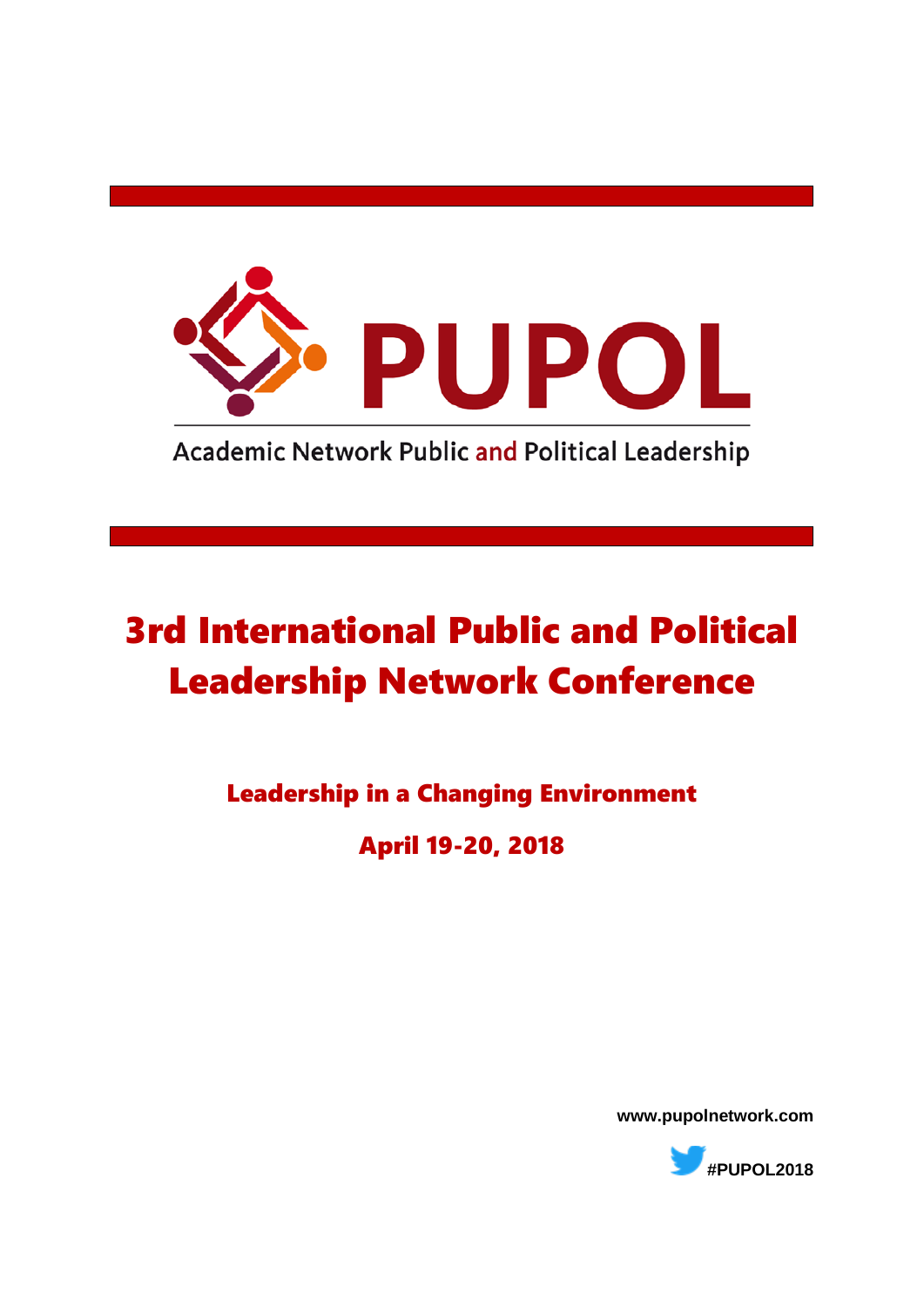## **Conference Programme**

## **Thursday, April 19**

| 10.00-10.30<br>Location: Main entrance                  | <b>Registration and coffee/tea</b>                                                                                                                                                                             |
|---------------------------------------------------------|----------------------------------------------------------------------------------------------------------------------------------------------------------------------------------------------------------------|
| 10.30-10.45<br>Location: Sverigesalen                   | <b>Welcoming words</b><br>Fredrik Bynander, Swedish Defence University                                                                                                                                         |
| 10:45-11:45<br>Location: Sverigesalen                   | Keynote speaker and opening discussion<br>Bengt Sundelius, Swedish Defence University                                                                                                                          |
| 11:45-12:45<br>Location: Restaurant, Syster och<br>bror | Lunch                                                                                                                                                                                                          |
| 12:45-14:15                                             | Parallel Sessions: Panels 1, 2, and 3                                                                                                                                                                          |
| Panel 1<br>Location: Lejonsköldska                      | Local leaders and community dynamics<br><b>Chair: Gerry Larsson</b>                                                                                                                                            |
|                                                         | Paper 14: Who are City Leaders? A Social Network<br>Analysis of Place-based Leadership in Italy and UK<br><b>Author:</b> Michela Pagani<br><b>Discussant: Ingrid Svetoft</b>                                   |
|                                                         | <b>Paper 18:</b> The leadership of place and people in the<br>new English combined authorities<br><b>Author: Jane Roberts</b><br><b>Discussant: Davide Giacomini</b>                                           |
|                                                         | Paper 22: Social leadership and the gap towards the<br>individual – Tools for "connecting the dots"<br><b>Author: Ingrid Svetoft</b><br><b>Discussant: Jane Roberts</b>                                        |
|                                                         | Paper 15: The role of municipality leadership in<br>addressing the wicked problem of extremism among<br>youths<br>Authors: Annemarie van de Weert and Quirine Eijkman<br><b>Discussant: Alessandro Sancino</b> |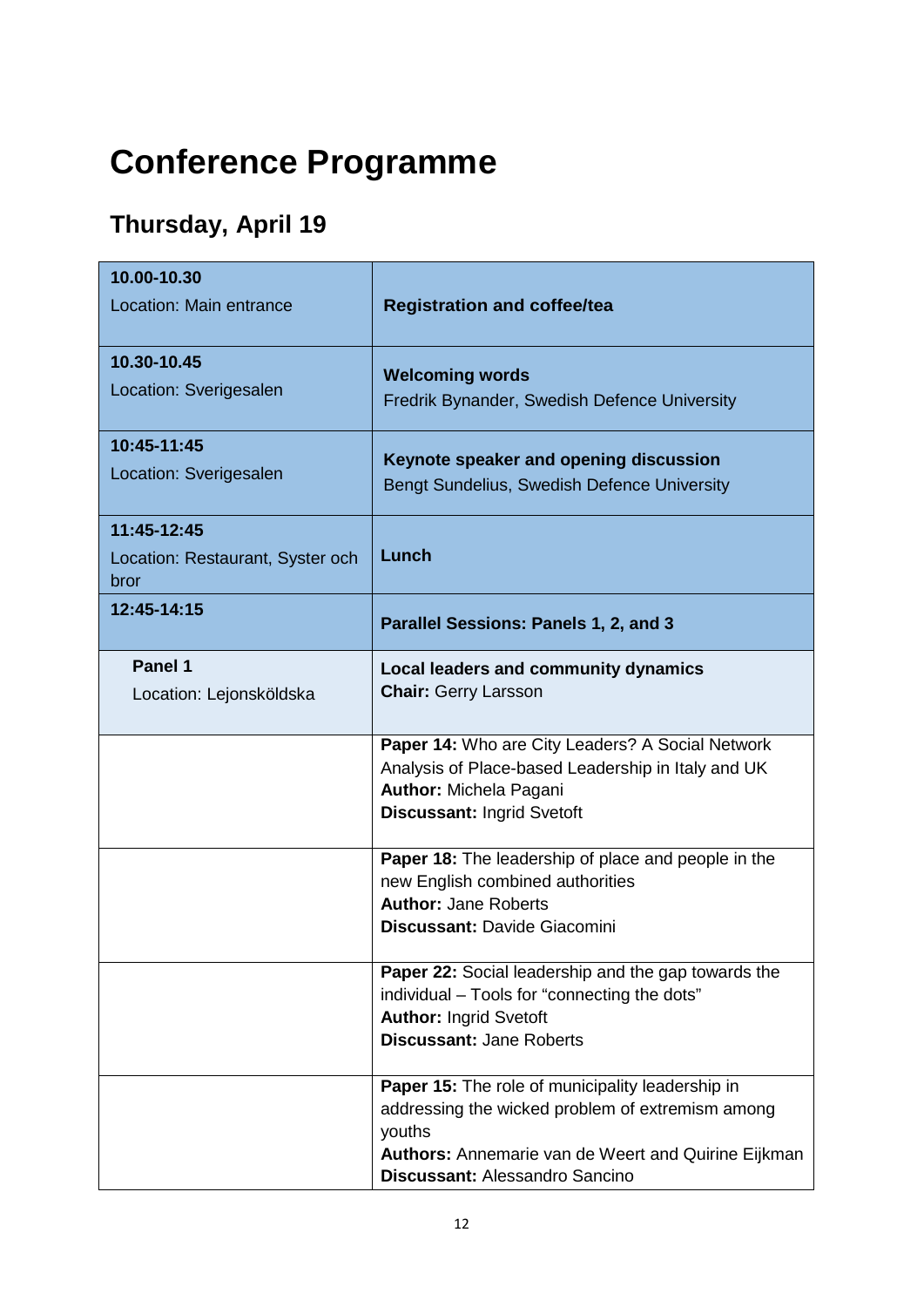|                                                | Paper 26: Public Leadership in Times of<br>Depoliticization, Strong Leaders and Co-Production -<br>Exploring how Mayors engage with Managers,<br><b>Politicians and Citizens</b><br>Authors: Alessandro Sancino, Giacomo Carli - The<br>Open University, Davide Giacomini, and Michela Pagani<br>Discussant: Annemarie van de Weert |
|------------------------------------------------|-------------------------------------------------------------------------------------------------------------------------------------------------------------------------------------------------------------------------------------------------------------------------------------------------------------------------------------|
|                                                | Leadership in implementing reforms and promoting                                                                                                                                                                                                                                                                                    |
| Panel 2<br>Location: 3A05, Kanonen             | change<br><b>Chair: Bertjan Verbeek</b>                                                                                                                                                                                                                                                                                             |
|                                                | Paper 24: A Client perspective on changing values,<br>roles and responsibilities in public private collaboration<br>Authors: Lizet Kuitert, Leenje Volker, and Marleen<br>Hermans<br><b>Discussant: Richard Norman</b>                                                                                                              |
|                                                | Paper 2: Dual clinical and managerial leadership in the<br>UK health service<br>Authors: Jean Hartley, John Storey, Richard Holti, and<br><b>Martin Marshall</b><br><b>Discussant: Ben Kuipers</b>                                                                                                                                  |
|                                                | Paper 21: Alternatives to T.I.N.A. - New political and<br>public leadership in New Zealand<br><b>Author: Richard Norman</b><br><b>Discussant: Jean Hartley</b>                                                                                                                                                                      |
|                                                | Paper 23: Leadership and Purpose: A comparative<br>case study within the context of large-scale<br>governmental reform<br>Authors: Ben S. Kuipers, Malcolm Higgs, and Rune<br>Todnem By<br><b>Discussant: Lizet Kuitert</b>                                                                                                         |
| Panel 3<br>Location: N309,<br>Videokonferensen | Leaders and their context - how parties and their<br>selection processes shape leadership<br><b>Chair: Mark Rhinard</b>                                                                                                                                                                                                             |
|                                                | <b>Paper 16:</b> The impact of the selection process on the<br>scope of party leadership<br><b>Authors: Nicholas Aylott and Niklas Bolin</b><br><b>Discussant: Niek Kok</b>                                                                                                                                                         |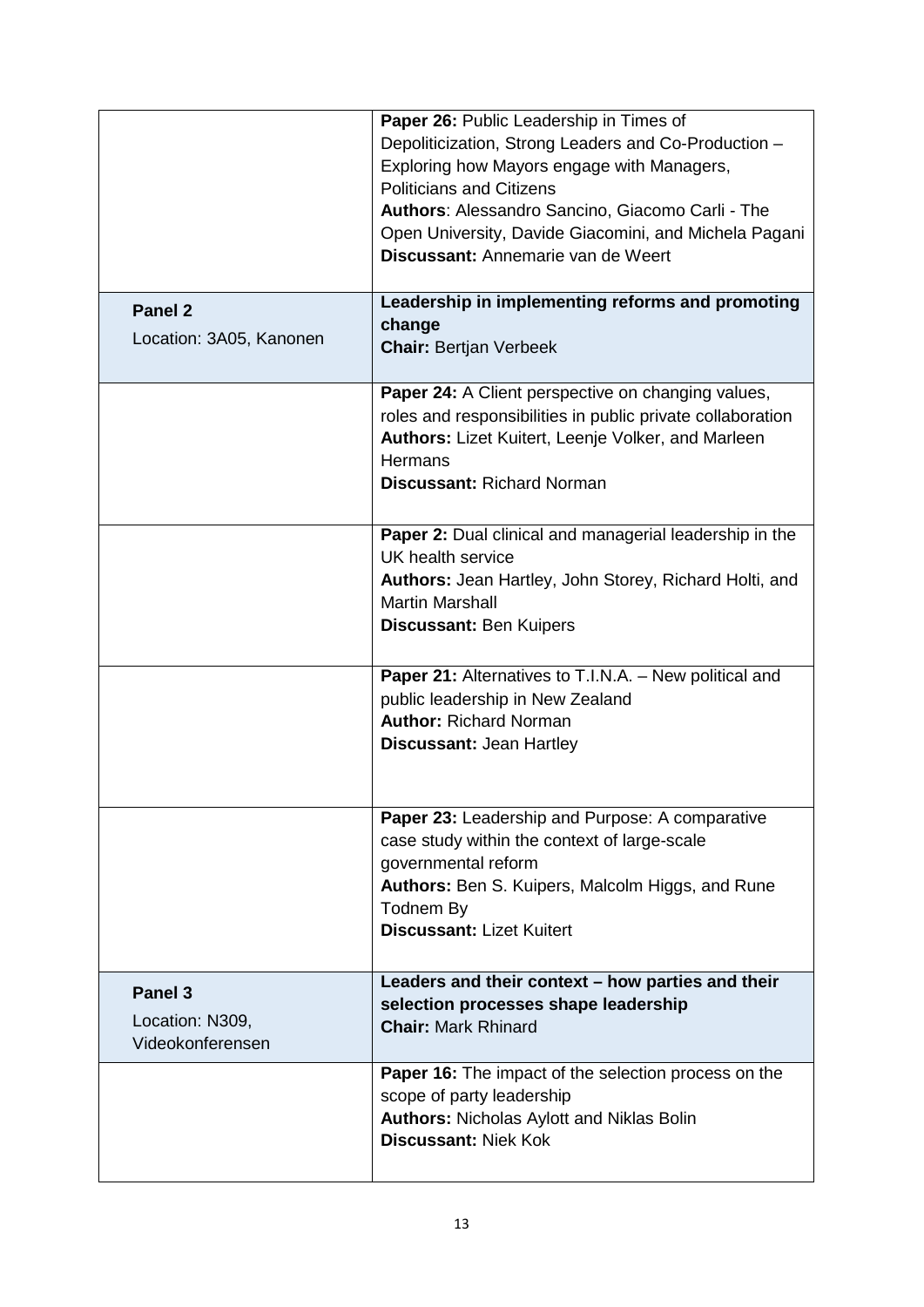|                                                          | Paper 17: The scope of leadership: An application to                                                                    |
|----------------------------------------------------------|-------------------------------------------------------------------------------------------------------------------------|
|                                                          | the British case                                                                                                        |
|                                                          | <b>Author: Paul Webb</b>                                                                                                |
|                                                          | <b>Discussant: Nicholas Aylott</b>                                                                                      |
|                                                          |                                                                                                                         |
|                                                          | Paper 13: Heir Apparent Prime Ministers in                                                                              |
|                                                          | Westminster Democracies: Promise and Performance                                                                        |
|                                                          | <b>Author: Ludger Helms</b>                                                                                             |
|                                                          | <b>Discussant: Paul Webb</b>                                                                                            |
|                                                          |                                                                                                                         |
|                                                          | Paper 20: Are populist politicians special? A leadership<br>trait analysis of leaders of populist parties in Europe and |
|                                                          | Latin America                                                                                                           |
|                                                          | Authors: Niek Kok, Bertjan Verbeek, and Andrej                                                                          |
|                                                          | Zaslove                                                                                                                 |
|                                                          | <b>Discussant: Niklas Bolin</b>                                                                                         |
|                                                          |                                                                                                                         |
| 14:15-14:30                                              | <b>Coffee break with refreshments</b>                                                                                   |
| Location: outside Sverigesalen                           |                                                                                                                         |
| 14:30-16:00                                              | <b>Continuation of Panels 1, 2, and 3</b>                                                                               |
|                                                          |                                                                                                                         |
|                                                          | Leadership in crisis, tomorrow's challenges                                                                             |
|                                                          |                                                                                                                         |
|                                                          | Robert Egnell- Swedish Defence University<br>$\bullet$                                                                  |
|                                                          | Maria Fors Brandebo- Swedish Defence<br>$\bullet$                                                                       |
| 16:00-17:30                                              | <b>University</b>                                                                                                       |
| Location: Sverigesalen                                   | Annika Brändström - Crisis Management<br>$\bullet$                                                                      |
|                                                          | <b>Coordination Secretariat</b>                                                                                         |
|                                                          | Dennis Gyllensporre- Swedish Armed Forces                                                                               |
|                                                          | Sanneke Kuipers - Leiden University                                                                                     |
|                                                          | Moderator: Pär Daléus- Swedish Defence University                                                                       |
|                                                          |                                                                                                                         |
| 17:30                                                    | <b>Mingle with refreshments</b>                                                                                         |
| Location: outside Sverigesalen                           |                                                                                                                         |
| 18:15                                                    | <b>Bus transportation</b>                                                                                               |
| Location: main entrance                                  |                                                                                                                         |
| 19:00                                                    | <b>Conference Dinner</b>                                                                                                |
| Location: Stadshuskällaren<br><b>Stockholm City Hall</b> |                                                                                                                         |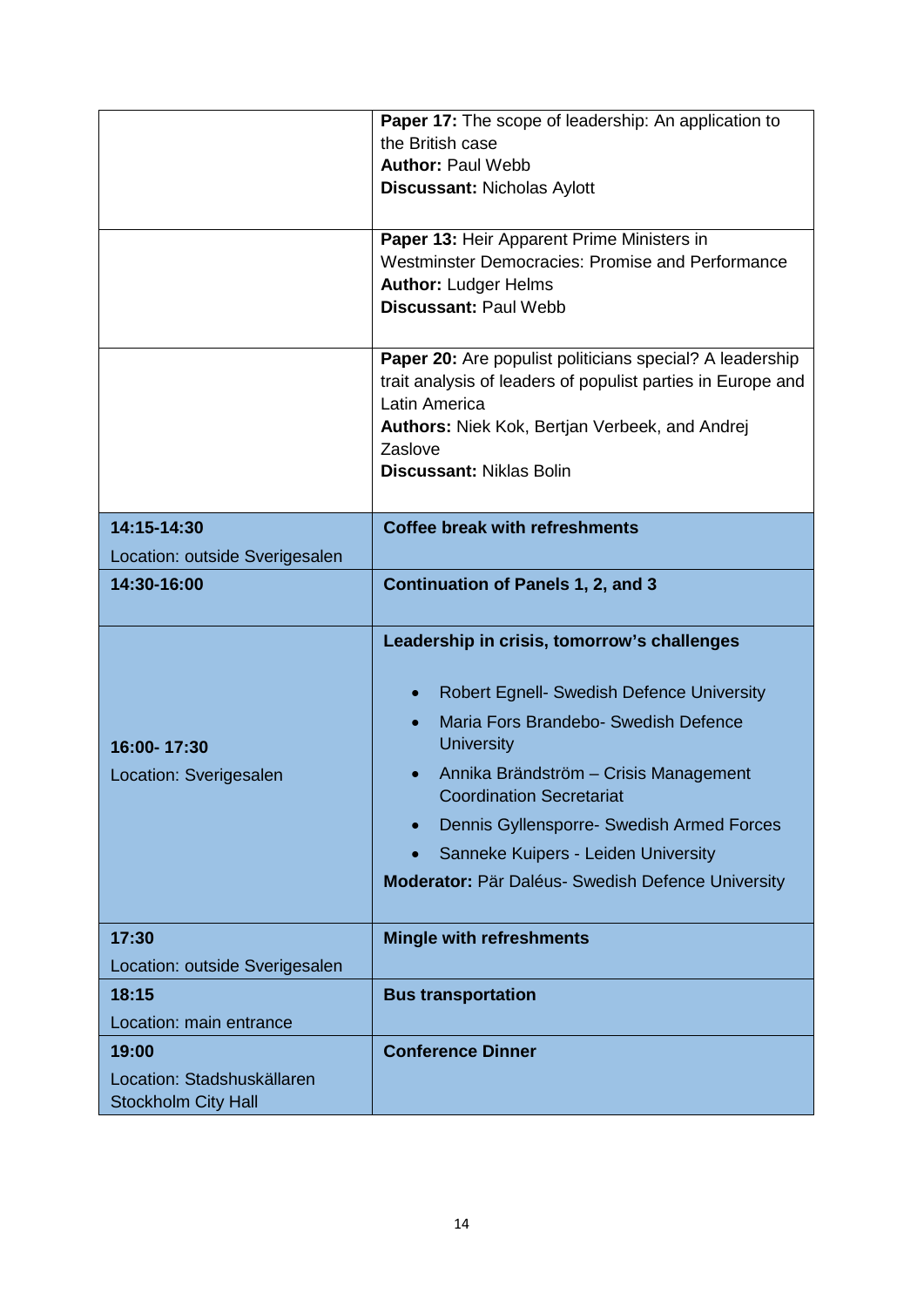## **Friday, April 20**

| 09:00-10:15<br>Location: Sverigesalen         | Ten propositions for researching and practicing<br>public and political leadership<br><b>Jean Hartley</b>                                                                                                                      |
|-----------------------------------------------|--------------------------------------------------------------------------------------------------------------------------------------------------------------------------------------------------------------------------------|
| 10:15-10:30<br>Location: outside Sverigesalen | <b>Coffee/tea with refreshments</b>                                                                                                                                                                                            |
| 10:30-12:00                                   | Parallel Sessions: Panels 4, 5 and 6                                                                                                                                                                                           |
| Panel 4<br>Location: Lejonsköldska            | Leaders use of framing in shaping perceptions and<br>defending their interests<br><b>Chair: Charles Parker</b>                                                                                                                 |
|                                               | Paper 1: Leadership and the politics of National<br>Security in Nigeria<br><b>Author: Akinbode Fasakin</b><br><b>Discussant: Steve Parker</b>                                                                                  |
|                                               | Paper 4: Situation, crisis, challenge: Public leadership<br>during the 2015 migration crisis in Sweden<br><b>Author: Edward Deverell</b><br>Discussant: Bram van Vulpen                                                        |
|                                               | Paper 3: Leadership to create public value in a multi-<br>agency victim support hub<br>Authors: Steve Parker, Jean Hartley, Jim Beashel, and<br>Quoc Vo<br>Discussant: Sandra L. Resodihardjo                                  |
|                                               | Paper 12: Paid to be Your Majesty: Deservingness of<br>Government Support to the Royal House of the<br><b>Netherlands</b><br>Authors: Bram van Vulpen, Mark van Twist, and Nancy<br>Chin-A-Fat<br>Discussant: Akinbode Fasakin |
|                                               | <b>Paper 7: Inquiries Following Crises</b><br>Author: Sandra L. Resodihardjo<br><b>Discussant: Edward Deverell</b>                                                                                                             |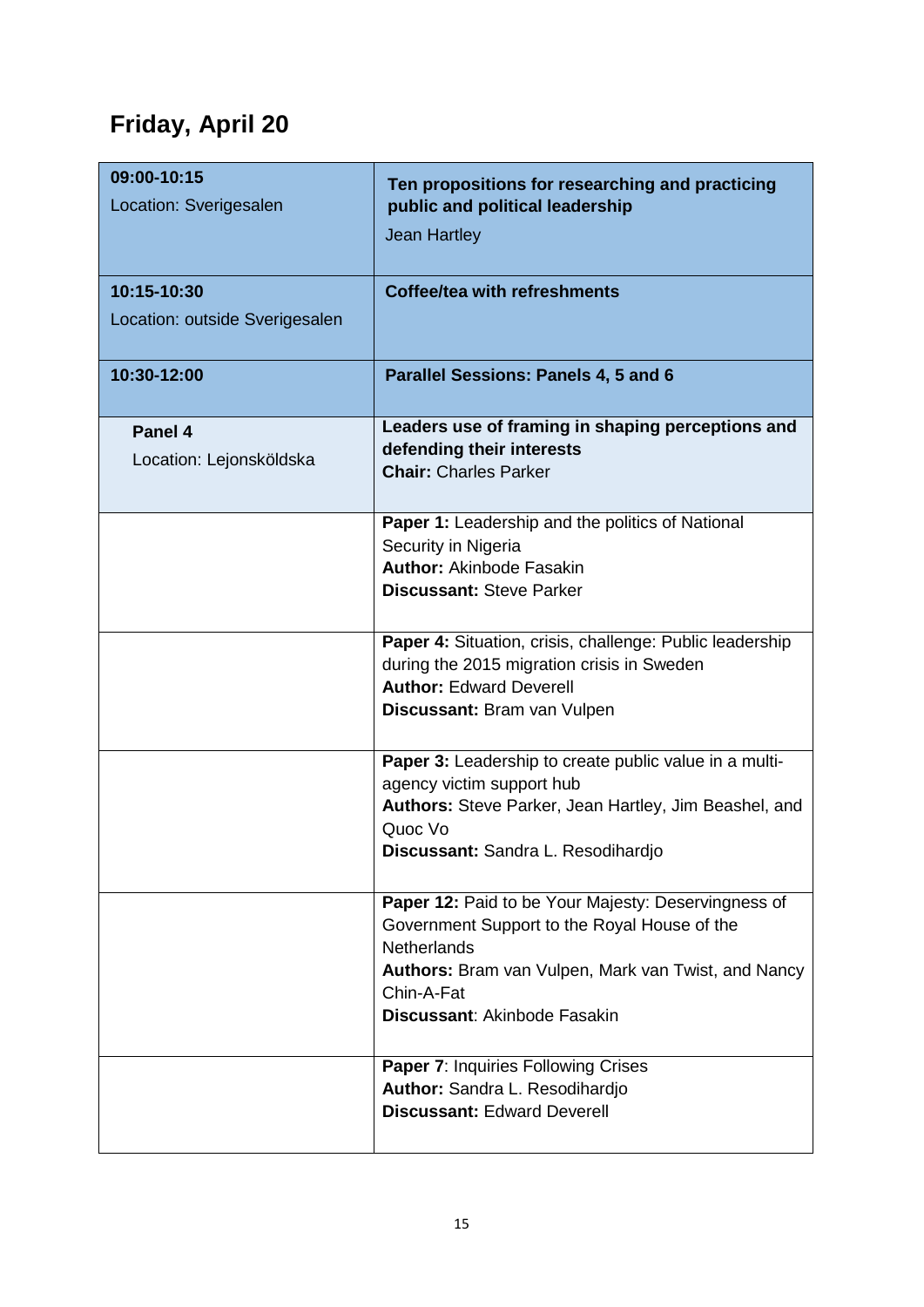| Panel 5                 | Where you sit is where you stand - Significance of                          |
|-------------------------|-----------------------------------------------------------------------------|
| Location: N309,         | the ethical and cultural context in leadership                              |
| Videokonferensen        | <b>Chair: Richard Callahan</b>                                              |
|                         |                                                                             |
|                         | Paper 5: Leadership: Sensemaking matters but                                |
|                         | sensegiving matters more                                                    |
|                         | Authors: Gerry Larsson, Anna Karin Berglund, Aida                           |
|                         | Alvinius, and Rino Bandlitz Johansen<br>Discussant: Henriette Müller        |
|                         |                                                                             |
|                         | Paper 10: Ethical leadership in New Zealand: Findings                       |
|                         | from a bicultural and cross-sectoral perspective                            |
|                         | <b>Author: Karin Lasthuizen</b>                                             |
|                         | <b>Discussant: Gerry Larsson</b>                                            |
|                         |                                                                             |
|                         | Paper 11: Military leadership development and its role                      |
|                         | in natural disaster management: A case study of the                         |
|                         | 2016 earthquake in Ecuador                                                  |
|                         | <b>Authors: Sandra Dennis and Fabricio Varela</b>                           |
|                         | Discussant: Karin Lasthuizen                                                |
|                         |                                                                             |
|                         | Paper 8: Converging patterns of performance during                          |
|                         | times of economic crisis. Political leadership across                       |
|                         | regime types                                                                |
|                         | <b>Author: Henriette Müller</b><br><b>Discussant: Sandra Dennis</b>         |
|                         |                                                                             |
| Panel <sub>6</sub>      | Assessing ethical and relational leadership                                 |
| Location: 3A05, Kanonen | challenges and the sometimes darker sides of                                |
|                         | leadership                                                                  |
|                         | <b>Chair: Fredrik Bynander</b>                                              |
|                         |                                                                             |
|                         | Paper 6: Destructive Leadership in Crisis Management                        |
|                         | <b>Author: Maria Fors Brandebo</b>                                          |
|                         | <b>Discussant: Sanneke Kuipers</b>                                          |
|                         |                                                                             |
|                         | Paper 25: Development and validation of broader<br>ethical leadership scale |
|                         | Authors: Fahad Shakeel, Peter Kruyen, and Sandra                            |
|                         | Van Thiel                                                                   |
|                         | <b>Discussant: Maria Fors Brandebo</b>                                      |
|                         |                                                                             |
|                         | Paper 19: Leadership in Learning: The MH-17                                 |
|                         | transboundary disaster investigation                                        |
|                         | Authors: Sanneke Kuipers and Ellen Verolme                                  |